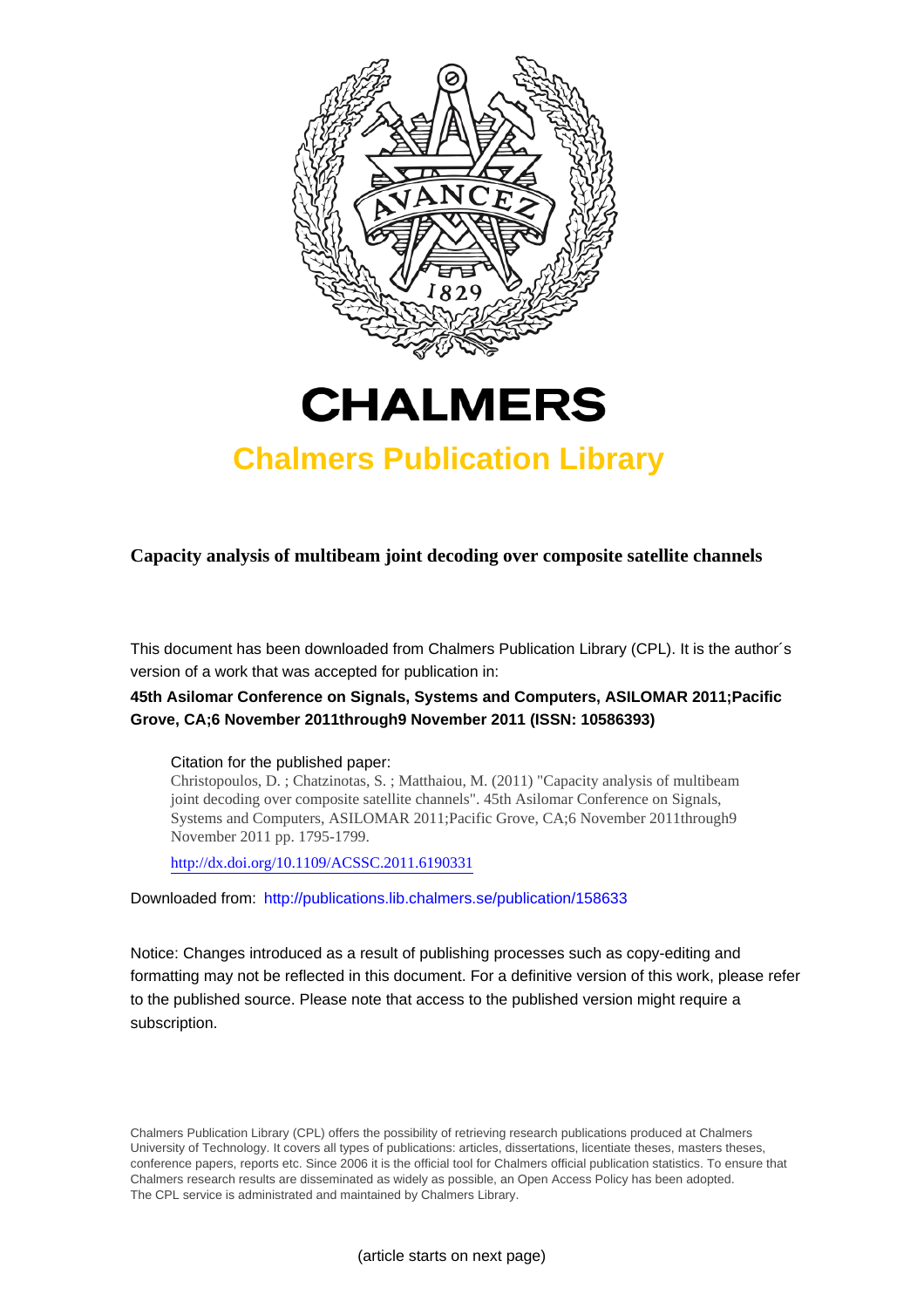# Capacity Analysis of Multibeam Joint Decoding over Composite Satellite Channels

Dimitrios Christopoulos*∗* , Symeon Chatzinotas*∗* , Michail Matthaiou*†* , and Bjorn Ottersten ¨ *∗‡*

*∗*SnT - securityandtrust.lu, University of Luxembourg

email: *{*dimitrios.christopoulos, symeon.chatzinotas, bjorn.ottersten*}*@uni.lu

*†*Chalmers University of Technology, Gothenburg, Sweden, email: michail.matthaiou@chalmers.se

*‡*Royal Institute of Technology (KTH), Sweden, email: bjorn.ottersten@ee.kth.se

*Abstract*—The throughput of current multibeam satellite systems is limited by self interference. Interference mitigation techniques have the potential to significantly increase the spectral efficiency of these satellite communication systems. The present contribution investigates the ergodic capacity of the return link of a multibeam satellite system, where full frequency reuse is employed and user signals are jointly processed at the gateway. The proposed model incorporates correlated satellite antennas over Rician channels which represent some inherent characteristics of satellite communications. Additionally, the effects of shadowing caused by user mobility, are modeled via the lognormal distribution. Hence, a composite Rician/lognormal fading channel with fully correlated receive antennas is considered. For this channel, a new lower bound on the ergodic capacity is analytically deduced and verified through simulations.

#### I. INTRODUCTION

Next generation satellite communication (SatCom) networks are striving for terabit capacity [1]. Considering the return link of these systems, great challenges arise with the provision of high throughput, interactive services to small and energy efficient, mobile terminals. Novel interference mitigation techniques that have been recently applied to terrestrial networks [2] are expected to provide a new tool for the design of future SatComs. In the present contribution, the main objective is to determine the potential capacity gains of the uplink of a multibeam satellite system, that jointly decodes mobile users' signals. On this basis, a closed-form lower bound on the ergodic capacity of the considered system is derived. The tightness of the bound is examined across a wide Signal-to-Noise (SNR) range. Moreover, the proposed bound facilitates the investigation of the impact of the model parameters on the channel capacity. To the end of providing a link between theoretical work and real system implementation, a realistic satellite link budget is described so that system throughput can be calculated from the channel ergodic capacity. Subsequently, throughput results demonstrate the potential gains of multiuser decoding in the uplink of multibeam SatComs when compared with the performance of conventional four color schemes.

The rest of the present paper is structured as follows. A brief review of the existing related work is provided in Section II. The considered channel model is described in Section III. Section IV explores the theoretical capacity of the described channel, including the analytical lower bound calculations and the generated numerical results. Conclusions are drawn in Section V, along with future extensions of the present work.

## II. RELATED WORK

The capacity of multiple-input multiple-output (MIMO) systems over independent identically distributed (i.i.d.) Gaussian channels was first calculated by [3] . When multiple users are jointly processed by a hyper-receiver then a MIMO Multiple Access Channel (MIMO MAC) is realized and multi-user detection (MUD) is performed. Over the last decade, extensive research in terrestrial cellular systems employing MUD techniques has demonstrated that substantial capacity gains can be obtained [4]–[14]. To the best of the authors' knowledge, the first results on the capacity of a joint-processing (i.e. jointly decoding the received signals) system can be found in [4]. In [7], multipath fading is additionally considered where it is proven to be beneficial. A further extension of the above to account for the effect of Line-of-Sight (LoS) components can be found in [8]. Next, lognormal shadowing was incorporated by the authors of [9]. Also, in the recent work of [10], tight lower capacity bounds for composite Rayleigh-lognormal MIMO fading channels were derived. Finally, several other fading distributions have been considered, such as the composite Nakagami-*m*/lognormal [12] and Nakagami-*m*/gamma fading models [11], [15].

Albeit the extensive literature for terrestrial networks, little is known about the performance of multibeam joint decoding techniques in SatComs. In this direction, the work of [13] elaborated on the uplink capacity of a multibeam satellite system. The ergodic capacity of MIMO satellite channels was also investigated by [14]. Furthermore, the authors in [16] used tools of random matrix theory to upper bound the ergodic capacity and compute the outage probability of a MIMO Land Mobile Satellite system (LMS). Lastly, a multiuser decoding algorithm was presented in [17].

While these prior works have significantly improved our knowledge on the ergodic capacity characterization of SatCom systems, some important issues remain unsolved. In this light, a multibeam joint decoding system suitable for SatCom is hereafter considered. The underlying fading model is inherently general since it is a combination of small-scale Rician and large-scale lognormal fading. The latter manifestation is typically caused due to user mobility. Additionally, the proposed model includes an accurate approximation of the multi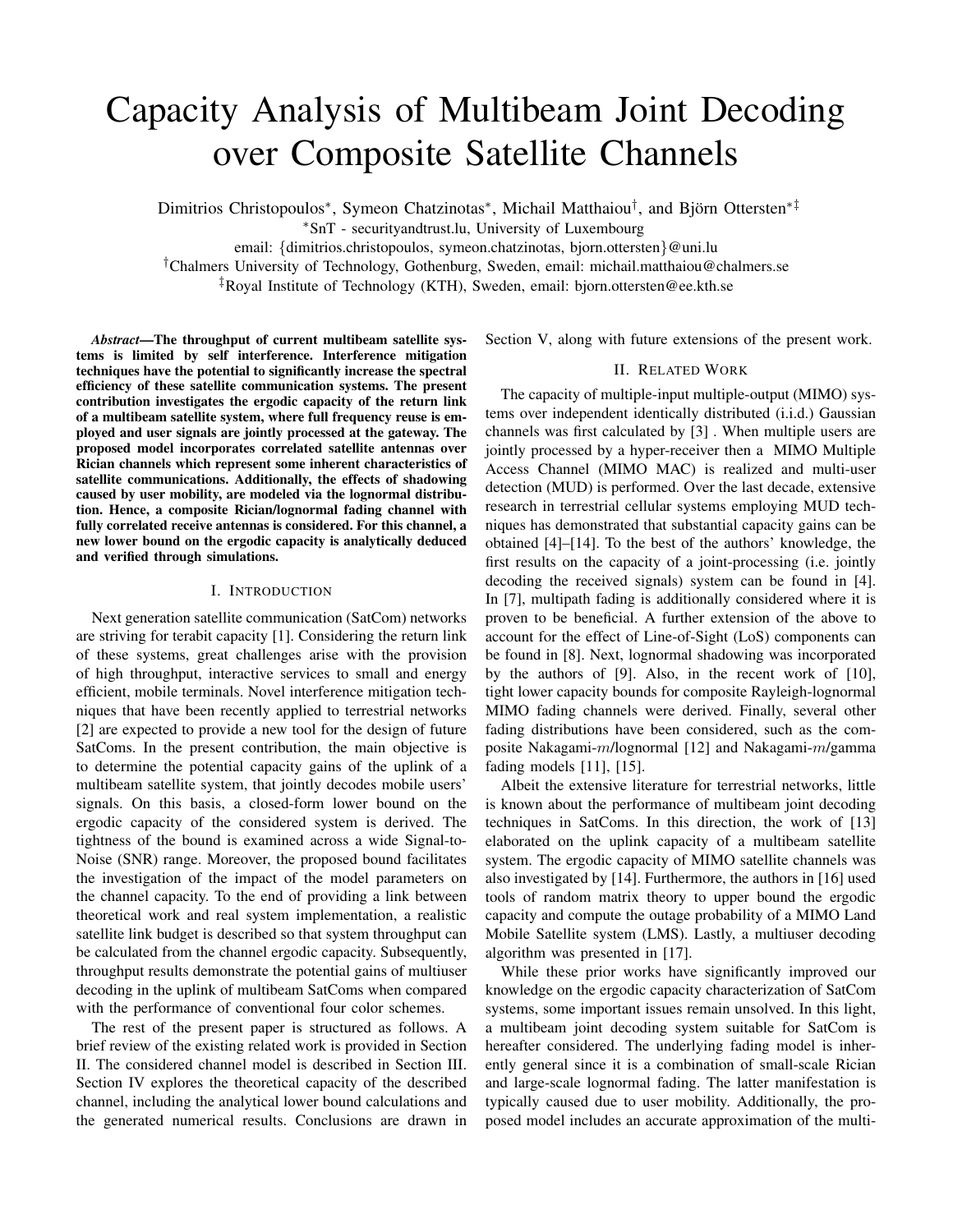beam antenna radiation pattern. Similar channel realizations have been considered in [18]–[20]. Under these conditions, a new lower bound on the ergodic capacity is proposed that becomes exact at high SNRs and offers useful insights into the implications of the model parameters.

*Notation*: Throughout the paper,  $\mathcal{E}[\cdot]$ ,  $(\cdot)^T$ ,  $(\cdot)^{\dagger}$ ,  $\odot$  and  $\otimes$ denote the expectation, the transpose and the conjugate transpose of a matrix, as well as the Hadamard and the Kronecker product between matrices, respectively.  $I_n$  denotes an identity matrix of size *n*,  $\mathbb{I}_{n \times m}$  a  $n \times m$  matrix full of ones,  $\mathbf{1}_n$  a *n*dimensional vector of ones and  $\mathbf{0}_{n \times m}$  a  $n \times m$  matrix full of zeros, respectively. Moreover,  $X_d = \text{diag}(\mathbf{x})$  is a diagonal matrix composed of the elements of vector  $\mathbf{x} = [x_1, x_2, \dots, x_n]$ . A random matrix denoted as  $\mathbf{G}_{n \times m} \sim \mathcal{CN}(0, \mathbf{I}_n)$  is composed of i.i.d. complex elements. Each complex element, denoted as  $g_{ij} \sim \mathcal{CN}(0,1)$ , has i.i.d. real and imaginary components each distributed as  $\mathcal{N}(0, 1/\sqrt{2})$ .

### III. CHANNEL MODEL

Let us consider a multibeam satellite scenario for mobile terminals. The focus is on the uplink (i.e. the link from the users to the satellite) while the feeder link (i.e. the link from the satellite to the earth gateway station) is assumed ideal. More specifically, we consider a cluster of *n* spot-beams covering *n* user terminals, uniformly distributed in the service area, each equipped with a single antenna. A single user is scheduled to transmit per beam during a specific time slot. The input-output expression for the *i*-th beam reads as

$$
y_i = \sum_{j=1}^n z_{ij} x_j + v_i,
$$
 (1)

where  $z_{ij}$  is the complex channel coefficient between the *i*-th beam and the *j*-th user and  $v_i$  is the additive white Gaussian noise (AWGN) measured at the receive antenna. To the end of investigating the uplink satellite channel the following characteristics will be incorporated in the channel model: beam gain  $b_{ij}$ , lognormal shadowing  $\xi_j$ , Rician fading  $h_{ij}$  and antenna correlation. Hence, (1) can be reformulated:

$$
y_i = \sum_{j=1}^n b_{ij} h_{ij} \xi_j x_j + v_i.
$$
 (2)

Shadowing *ξ<sup>j</sup>* only depends on the *j th* user position as a result of the practical collocation of the satellite antennas<sup>1</sup>. Following from (2), the general baseband channel model for all beams in vectorial form is given by

$$
y = Zx + v,\t\t(3)
$$

where **y**, **x** and **v** are  $n \times 1$  receive, transmit, and noise vectors respectively. Channel matrix  $\mathbf{Z}_{n \times n}$ 

$$
\mathbf{Z} = \mathbf{B} \odot \mathbf{H}_R \mathbf{\Xi}_d^{1/2}.
$$
 (4)

Note that all matrices are square  $n \times n$ , while the matrix **B** models the satellite antenna gain. It is composed of the square roots of the gain coefficients calculated using the well accepted method of Bessel functions [21]

$$
g_{ij}(\theta_{ij}) = G_{\text{max}} \left( \frac{J_1(u)}{2u} + 36 \frac{J_3(u)}{u^3} \right)^2 \tag{5}
$$

where  $u = 2.07123 \sin \theta_{ij}/\sin \theta_{3dB}$ , and  $J_1$ ,  $J_3$  are the first kind Bessel functions, of order one and three respectively. The *j*-th user corresponds to an off-axis angle  $\theta_{ij}$  with respect to the boresight of the *i*-th beam where  $\theta_i = 0^\circ$ . Beam gain for each satellite antenna–user pair, depends on the spotbeam antenna pattern and on the user position. Assuming that the positioning of every user remains constant in the duration of a codeword, **B** reduces to a deterministic real positive matrix, composed of the square roots of the aforementioned coefficients, that models the position dependent beam gain. Each user-receiver antenna pair has a different gain due to the antenna radiation pattern, hence **B** is multiplied elementwise (i.e. Hadamard product) with the small-scale, fading matrix  $\mathbf{H}_R$ . The latter consists of random i.i.d. nonzero mean Gaussian elements and models the Rician fading component as follows [13]:

$$
\mathbf{H}_R = \sqrt{\frac{K}{K+1}} \mathbf{\bar{H}}_R + \sqrt{\frac{1}{K+1}} \mathbf{\tilde{H}}_R, \tag{6}
$$

where *K* is the Rician factor,  $\bar{H}_R$  is a deterministic unit rank matrix modeling the LoS signal component and  $\mathbf{H}_R$  is a complex random matrix representing the scattered components.

The effects of antenna correlation are considered using the Kronecker correlation model [22]. Hence, a realization of  $\mathbf{H}_{\mathbf{R}}$ is generated according to

$$
\tilde{\mathbf{H}}_R = \mathbf{R}_r^{1/2} \mathbf{H}_w \mathbf{R}_t^{1/2},\tag{7}
$$

where  $\mathbf{H}_w \sim \mathcal{CN}(0, \mathbf{I}_n)$ . An inherent characteristic of SatCom is the high correlation among the received signals. Total absence of scatterers on the satellite side, the practical colocation of the receive antennae due to on-board limitations and the long propagation path render the receive signals highly correlated. Hence, unit rank receive correlation is assumed, such that  $\mathbf{R}_r^{1/2} = \mathbb{I}_{n \times n}$ . On the other hand, the effects of correlation can be ignored on the transmit side; this implies that  $\mathbf{R}_t^{1/2} = \mathbf{I}_n$ . As a result, the Rayleigh component of the total channel matrix is

$$
\tilde{\mathbf{H}}_R = \mathbb{I}_n \mathbf{H}_w \mathbf{I}_n = \mathbb{I}_n \mathbf{H}_w. \tag{8}
$$

As far as the large-scale fading matrix  $\Xi_d$  is concerned, we first note that its entries are modeled via the classical lognormal distribution [10]. In addition, due to the collocation of the on board antennae, possible obstructions affect equally all received signals. Thus,  $\Xi_d$  is a diagonal matrix composed of random elements that represent shadowing due to user mobility:  $\Xi_d$  = diag{ $\xi$ }, where  $\xi$  = [ $\xi_1, \xi_2 ... \xi_n$ ]. The probability density function of the random fading coefficients *ξ<sup>m</sup>* reads as

$$
p(\xi_m) = \frac{1}{\xi_m \sqrt{2\pi \sigma_m^2}} \exp\left(-\frac{\left(\ln \xi_m - \mu_m\right)^2}{2\sigma_m^2}\right), \quad \xi_m \geq 0. \tag{9}
$$

<sup>&</sup>lt;sup>1</sup>Each user sees all the satellite antennas under the same elevation angle.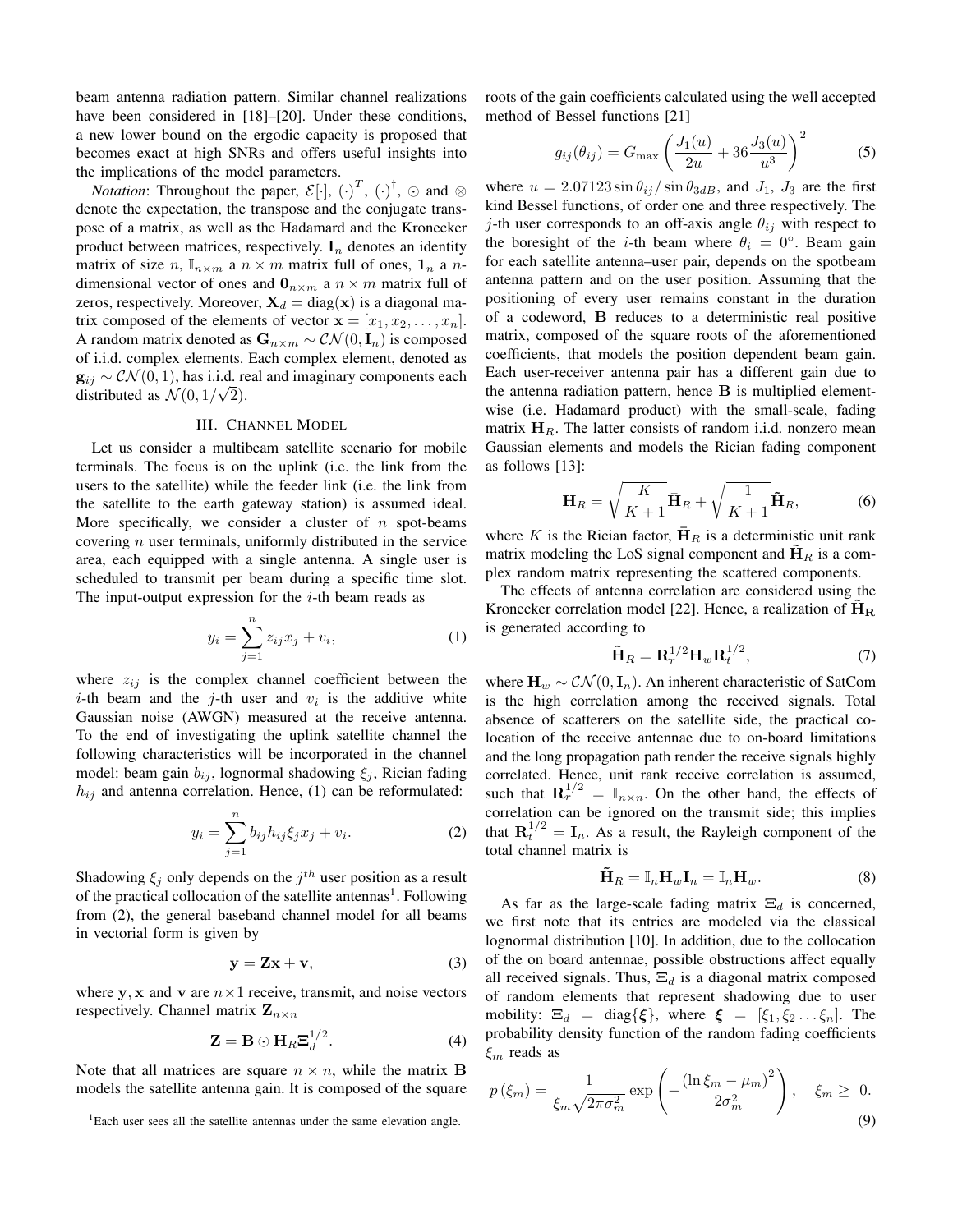where  $\mu_m$  (dB) and  $\sigma_m$  (dB) are the mean and standard deviation of the of variable's natural logarithm, respectively.

An important observation that simplifies the theoretical analysis is the transformation of (4) into a more tractable form. In particular, we notice that receive correlation imposes rank deficiency on the matrix  $\mathbf{H}_R$ . According to (8),  $\mathbf{H}_R$  is a matrix with identical rows, as can be easily verified. Likewise,  $\mathbf{H}_R$ has by assumption identical rows: Each user has the same LoS component towards the receiver, since the distance between satellite antennae is infinitesimal compared to the user-satellite propagation path. The sum of unit-rank matrices with identical rows leads to a total channel matrix **H***<sup>R</sup>* with identical rows and thus unit rank: rank  $(\mathbf{H}_R) = 1$ . The Hadamard product between two matrices can be transformed into matrix product in the special case where the second is a unit rank matrix with identical rows. Then, the Hadamard product between the initial matrices is equivalent to the product between the first one and a diagonal matrix containing row elements of the unit-rank matrix<sup>2</sup>. Taking this observation into consideration, (4) can be transformed into

$$
\mathbf{Z} = \mathbf{B} \mathbf{H}_d \mathbf{\Xi}_d^{1/2},\tag{10}
$$

where  $H_d$  is a diagonal matrix containing i.i.d. non-zero mean complex circularly symmetric elements.

### IV. CAPACITY ANALYSIS

The considered system is a Multi-User Single Input Multiple Output (MU-SIMO) MAC system, whose capacity, under uniform power allocation, is defined as [3]

$$
C_{erg} = \mathcal{E} \left\{ \log_2 \det \left( \mathbf{I}_n + \gamma \mathbf{Z}^\dagger \mathbf{Z} \right) \right\}.
$$
 (11)

The proposed model, assumes no coordination among transmit antennas, so every user transmits at the same SNR  $(\gamma)$ , which represents the ratio of the power transmitted by every user over the equivalent noise power at the receiver.

#### *A. Lower bounds*

Following a similar line of reasoning as in [24] and [10], the ergodic capacity of a symmetric  $n \times n$  MIMO system, can be lower bounded as

$$
C_{erg} \geqslant n \log_2 \left( 1 + \gamma \exp \left( \frac{1}{n} \mathcal{E} \{ \ln \left( \det \left( \mathbf{Z}^\dagger \mathbf{Z} \right) \right) \} \right) \right), \tag{12}
$$

with the use of Minkowski's inequality. Considering **Z** as in (10) and by exploiting the symmetrical nature of the system, (12) yields

$$
C_{erg} \geqslant n \log_2 \left( 1 + \gamma \exp \left( \frac{1}{n} \left( \mathcal{E} \{ \ln \left( \det \left( \mathbf{B} \mathbf{B}^\dagger \right) \right) \} + \mathcal{E} \{ \ln \left( \det \mathbf{\Xi}_d \right) \} + \mathcal{E} \{ \ln \left( \det \left| \mathbf{H}_d \right|^2 \right) \} \right) \right) \right).
$$
 (13)

<sup>2</sup>In the channel derivations this property is used in more than one occasions [23]. It results from the assumption that channel coefficients between each user and every receive antenna are identical.

Since **B** is deterministic, the remaining non deterministic terms of (13) need to be calculated. To this end, we first exploit the fact that  $\Xi_d$  is diagonal, to obtain

$$
\mathcal{E}\left\{\ln\left(\det\mathbf{\Xi}_d\right)\right\} = \sum_{m=1}^n \mathcal{E}\left\{\ln\left(\xi_m\right)\right\} = \sum_{m=1}^n \mu_m. \tag{14}
$$

Finally, to deduce an analytical expression for the term  $\mathcal{E}$ {ln (det | $\mathbf{H}_d$ |<sup>2</sup>)}, the procedure described hereafter is necessary: The diagonal matrix  $|\mathbf{H}_d|^2$  is composed of Rician elements, i.e.  $\mathbf{H}_d = \text{diag}\{\mathbf{h}\}$ , where  $\mathbf{h} = [h_1, h_2 \dots h_n]$ . Each element of vector **h** is given by  $h_i = \sqrt{\frac{K}{K+1}}\bar{h}_{ii} + \sqrt{\frac{1}{K+1}}\tilde{h}_{ii}$ , where  $\bar{h}$  is complex deterministic and  $\tilde{h} \sim \mathcal{CN}(0, 1)$ , representing the LoS and the Rayleigh components of the signal respectively. Let us consider the following calculations:

$$
\mathcal{E}\left\{\ln\left(\det|\mathbf{H}_{d}|^{2}\right)\right\} =
$$
\n
$$
= \mathcal{E}\left\{\ln\left(\prod_{i=1}^{n}\left|\sqrt{\frac{K}{K+1}}\bar{h}_{ii} + \sqrt{\frac{1}{K+1}}\tilde{h}_{ii}\right|^{2}\right)\right\}
$$
\n
$$
= \sum_{i=1}^{n}\mathcal{E}\left\{\ln\left|\sqrt{\frac{K}{K+1}}\bar{h}_{ii} + \sqrt{\frac{1}{K+1}}\tilde{h}_{ii}\right|^{2}\right\}
$$
\n
$$
= -n\ln\left(K+1\right) + \sum_{i=1}^{n}\mathcal{E}\left\{\ln\left|\sqrt{K}\bar{h}_{ii} + \tilde{h}_{ii}\right|^{2}\right\}.\tag{15}
$$

Hence, the last term of (15) needs to be deduced. From [13], the elements of  $|\mathbf{H}_d|^2$  follow a non-central chi-squared  $(\chi^2)$ distribution. According to [25] and [26], the expectation of the natural logarithm of random variable following the  $\chi^2$ distribution can be calculated as follows:

$$
\mathcal{E}\left\{\ln\sum_{j=1}^{l}|U_j+w_j|^2\right\}=g_l\left(s^2\right),\qquad(16)
$$

where  $U \sim \mathcal{CN}(0, 1)$ , *w* is a deterministic complex number, 2*l* are the degrees of freedom of the  $\chi^2$  distribution (i.e. the number of squared normal random variables summed)<sup>3</sup> and  $s^2$ is the distribution's non-centrality parameter, given from

$$
s^2 = \sum_{j=1}^{l} |w_j|^2.
$$
 (17)

By examining (15), it is clear that  $l = 1$  complex channel coefficients are added, thus  $|H_d|^2$  follows a  $\chi^2$ −distribution with two degrees of freedom, (i.e.  $|\mathbf{H}_d|^2 \sim \chi_2^2(s^2)$ ). Function  $g_1$  is defined as [26]:

$$
g_1(s^2) \triangleq ln(s^2) - Ei(-s^2), \tag{18}
$$

where  $Ei(x)$  denotes the exponential integral function, and  $\psi(x)$  is Euler's digamma function. Hence, the last term of

<sup>&</sup>lt;sup>3</sup>Of particular interest is the case of even number of degrees of freedom since not only it leads to closed form solutions but is also realistic. The squared norm of complex random variables distributed as  $CN(0, 1)$  leads to an even number of total squared normal variables.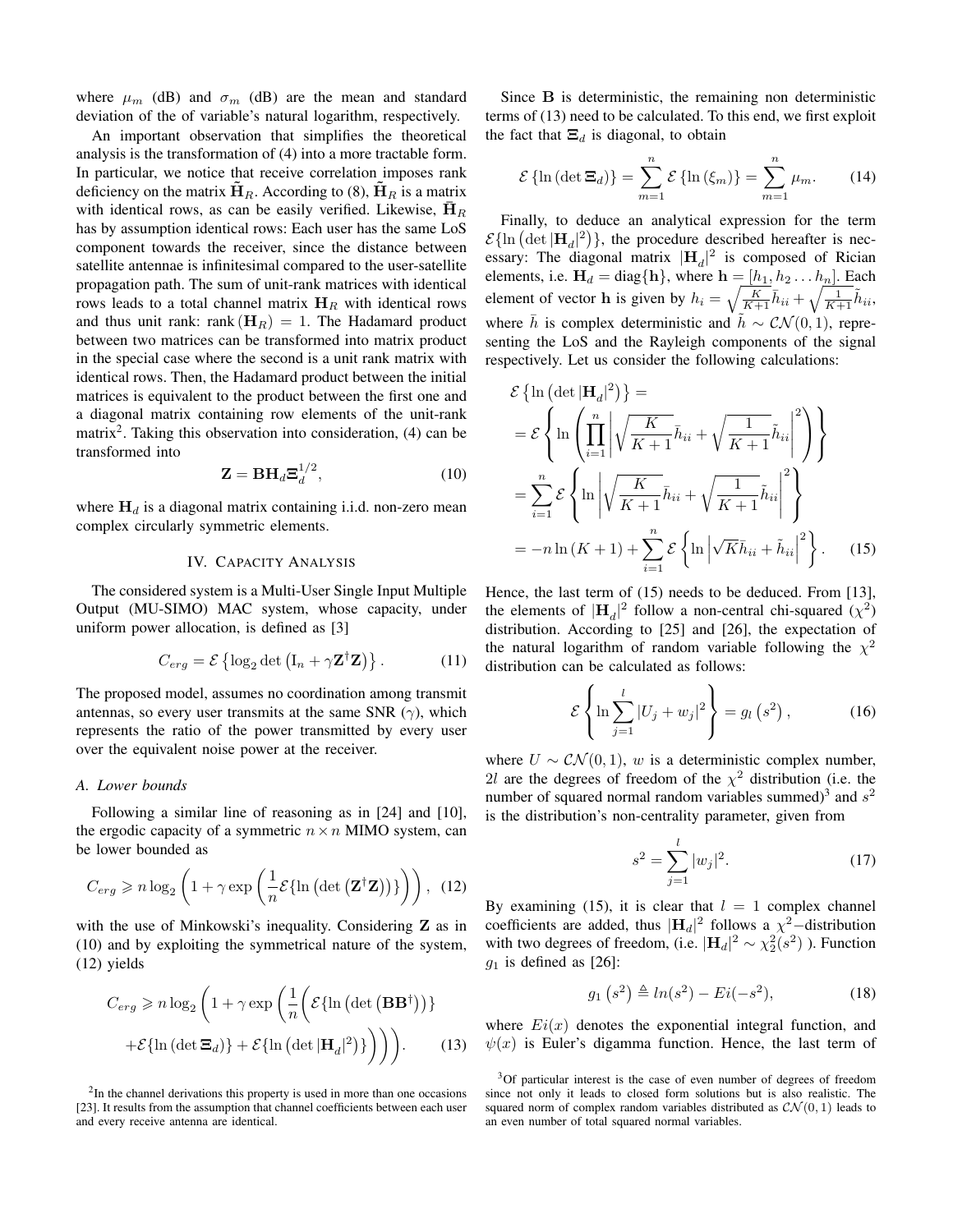(15) can be calculated using (16):

$$
\mathcal{E}\{\ln\left(\det|\mathbf{H}_d|^2\right)\} = -n\ln\left(K+1\right) + \sum_{i=1}^n g_1\left(s^2_i\right),\quad(19)
$$

where  $s^2_i = |w_i|^2 = K |\bar{h}_{ii}|^2$ . Subsequently, the analytically deduced lower bound for a symmetrical  $n \times n$  multibeam joint processing system operating in composite Rician/lognormal channel with correlated receive antennas reads as

$$
C_{erg} \ge n \log_2 \left( 1 + \gamma \exp \left( \frac{1}{n} \left( \ln \left( \det \left( \mathbf{B} \cdot \mathbf{B}^\dagger \right) \right) \right) + \sum_{k=1}^n \mu_m - n \ln \left( K + 1 \right) + \sum_{i=1}^n g_1 \left( s^2_i \right) \right) \right) \right).
$$
 (20)

#### *B. Numerical results*

A set of Monte Carlo simulations is carried out to calculate the channel capacity, given by (11). The results are depicted in Fig. 1, over a wide range of SNR values. In the same figure, the analytically deduced lower bound is compared to the theoretical capacity. Finally, the achievable capacity of multibeam systems employing four color frequency reuse, over identical channel assumptions, given by

$$
C_{4c} = \mathcal{E}\left\{\frac{1}{4}\sum_{i=1}^{n}\log_2\left(1+\frac{|z_{ii}|^2}{\sum_{j\neq i,j\in A_C} |z_{ij}|^2 + (4\gamma)^{-1}}\right)\right\},\tag{21}
$$

is plotted versus SNR in the same figure. The channel coefficients  $z_{ij}$  are given in (2),  $\gamma$  is defined in (13), while  $A_C^i$  is the set of cochannel to the *i*-th, beams.

In the context of mathematical analysis, the behavior of the proposed bound in the extreme cases of low and high SNR is depicted in Fig. 1. Amid the lack of tightness in the low SNR region (see Fig. 1(b)), it is illustrated that the bound becomes exact for SNR values more than 30 dB. The behavior of the deduced formula was also examined for variable Rician factors. The results are depicted in Fig. 2 for a specific SNR value (i.e.  $SNR = 25$  dB) versus a typical range of the Rician factor in a satellite channel [27]. According to these results, the bound remains exact with respect to the Rician factor and can thus be used for various satellite scenarios.

To the end of investigating the potential gains of multibeam joint decoding, the link budget of a satellite system for mobile users has been calculated in Table I. Referring to these calculations, a low SNR analysis is necessary in order to provide tighter bounds in the area of practical interest (i.e.  $[-5 - 25]$  dB). Furthermore, according to Fig. 1, the gain over a traditional frequency reuse system is more than threefold at the high SNR region and approximately twofold for lower SNR values. This result indicates that potential operation in higher SNR regions, will increase the gain of multibeam joint decoding techniques in a satellite communications network.

#### V. CONCLUSIONS AND FUTURE WORK

The capacity of a MU-SIMO composite Rician/lognormal satellite channel has been studied and analytically lower bounded. The proposed lower bound converges across the



Fig. 1. Theoretical and analytical results versus a large range of transmit SNR compared to the capacity of a conventional system employing a four color frequency reuse scheme

entire SNR range and becomes exact at high SNRs. Additionally, the bound remains exact for a typical range of the Rician factor which is an important parameter of the system model. Subsequently, the presented analysis is suitable for multibeam SatCom systems, where multiple mobile users are transmitting and the received signals at the multibeam satellite antenna are jointly decoded by an ideal hyper receiver. The comparison with conventional frequency reuse schemes quantifies the significant gains of the proposed techniques. More than twofold increase in the user throughput is expected in the currently adopted SNR region of operation. Moreover, potential increase of the transmit SNR, can increase the throughput of the uplink of next generation SatComs more than three times, when conventional systems would be limited by the interbeam interferences.

Future extensions of this work include the exploration of multibeam joint decoding techniques under more realistic receiver architectures, e.g. linear minimum mean-square error (LMMSE), as well as a low SNR analysis.